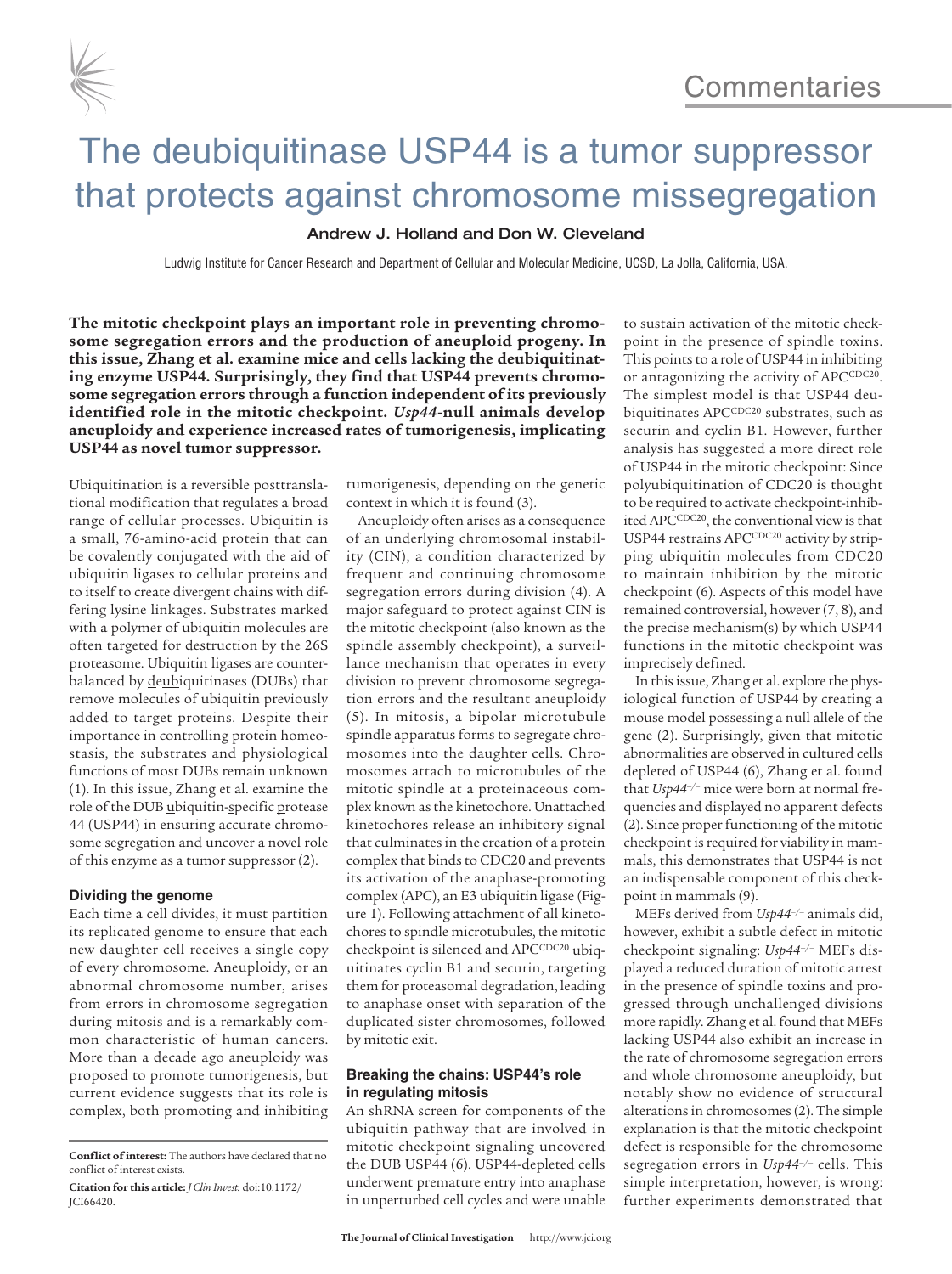

# **Figure 1**

Loss of USP44 leads to errors in chromosome segregation. *Usp44+/+* cells: Centrosomes separate in prophase to instruct the formation of a bipolar microtubule spindle apparatus. Chromosomes attach to microtubules of the mitotic spindle at their kinetochores. Unattached kinetochores create a diffusible mitotic checkpoint signal that culminates in the inhibition of the E3 ligase activity of APCCDC20. At metaphase when all kinetochores are correctly attached to microtubules of the spindle, the mitotic checkpoint is turned off and APCCDC20 ubiquitinates securin and cyclin B1 to target them for destruction by the 26S proteasome. Securin destruction promotes sister chromatid disjunction, while cyclin B1 destruction promotes mitotic exit. *Usp44–/–* cells: Incomplete centrosome separation prior to nuclear envelope breakdown creates a spindle geometry that predisposes to the formation of improper kinetochore-microtubule interactions. The close positioning of the two centrosomes leads to an increase in the formation of merotelic kinetochore attachments (where a single kinetochore attaches to two different centrosomes) (14). These attachments persist into anaphase, resulting in lagging anaphase chromosomes and chromosome missegregation.

delaying mitotic progression with low doses of an APC inhibitor reduced chromosome segregation errors in cells with a bona fide mitotic checkpoint defect (cells heterozygous for the checkpoint component *Mad2*; ref. 10), but failed to prevent segregation errors in cells lacking USP44. This finding suggests that the subtle checkpoint defect observed in *Usp44–/–* cells is not responsible for the CIN in cells lacking the enzyme.

# **A role in the mitotic checkpoint and beyond**

If a mitotic checkpoint defect is not the cause, then what is the mechanism by which loss of USP44 leads to an increased rate of chromosome segregation errors and aneuploidy? The first clue came from the analysis of how cells lacking USP44 missegregated their chromosomes. By far the most frequent mitotic error in *Usp44–/–* MEFs was an increased frequency of lagging anaphase chromosomes. Lagging chromosomes are caused by the aberrant attachment of a single kinetochore to spindle microtubules emanating from more than one spindle pole. This configuration, known as a merotelic attachment, causes the affected chromosome to be pulled by microtubules anchored to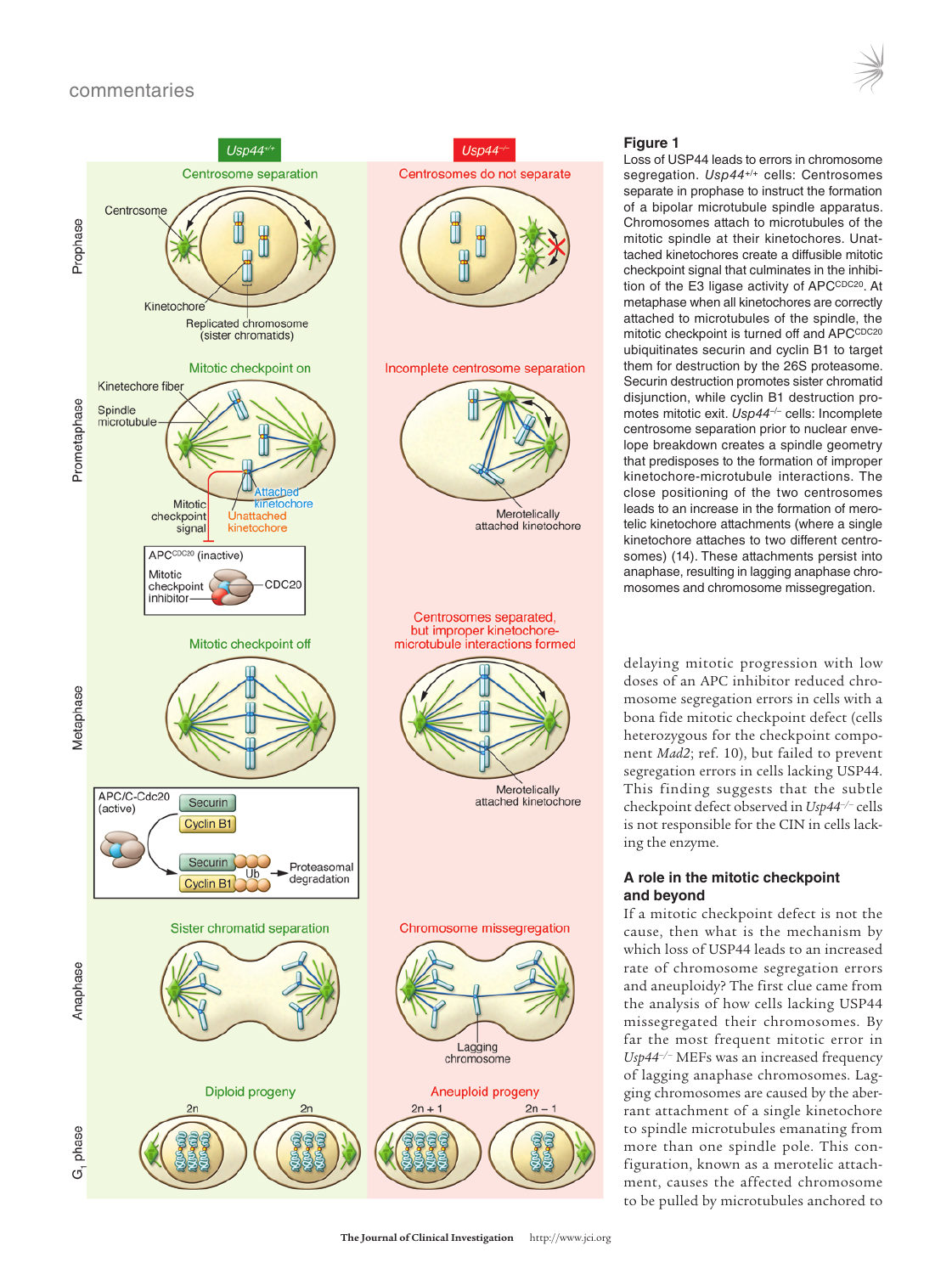opposite spindle poles, causing them to "lag" in the spindle midzone while the correctly attached chromosomes move poleward during anaphase (11). Several mitotic abnormalities have been shown to increase the rate of formation of merotelic attachments, including centrosome amplification (12, 13) and the incomplete separation of centrosomes prior to nuclear envelope breakdown (NEBD) (14). Consistent with the latter possibility, *Usp44–/–* MEFs display abnormal spindle geometries and reduced centrosome separation at NEBD. Live-cell imaging revealed a strong correlation between the presence of an initial spindle defect and subsequent anaphase chromosome segregation errors. The current evidence, therefore, suggests that chromosome segregation errors in *Usp44–/–* cells do not arise from mitotic checkpoint abnormalities as expected, but rather stem from incomplete centrosome separation that predisposes cells to the development of increased numbers of merotelic attachments (Figure 1).

An obvious question raised by these findings is, how does USP44 function to promote centrosome separation? Insight into the mechanism came from the identification of a previously overlooked pool of USP44 that is localized to the centrosome during interphase. Zhang and colleagues identified a domain in USP44 that is required for direct interaction with the centrosome component centrin and recruitment of USP44 to the centrosome. To address the physiological function of the centrin-USP44 complex in chromosome segregation, the authors analyzed the ability of USP44 mutants to rescue the mitotic defects of *Usp44–/–* cells. As expected, expression of exogenous wild-type USP44 rescued the spindle defects and lagging anaphase chromosomes in *Usp44–/–* MEFs; however, complementation with a point mutant of USP44 unable to bind centrin or a catalytically inactive USP44 mutant failed to mitigate either defect. Therefore, the deubiquitinating activity and an ability to interact with centrin are both critical for USP44's function in ensuring accurate chromosome segregation. Interestingly, a proportion of centrin also localizes to the nucleus of cells, where it forms a complex required for nucleotide excision repair following DNA damage (15). It will be interesting to establish whether USP44 is a binding partner of the nuclear pool of centrin and whether this interaction is required for centrin's function in nucleotide excision repair.

#### **USP44 DUBbed a tumor suppressor**

Increased levels of aneuploidy were observed in the spleens of *Usp44–/–* animals, prompting an analysis of whether animals lacking the DUB were tumorprone. Indeed, Zhang et al. found that aged *Usp44–/–* mice had an approximately fivefold-increased incidence of spontaneously arising tumors, thus identifying USP44 as a novel tumor suppressor (2). Adenomas of the lung were the most common tumors identified, with an approximately ninefold increase in *Usp44–/–* animals relative to controls. Reduced expression of USP44 was also observed in human lung adenocarcinoma, and patients with low levels of the enzyme had a significantly reduced overall survival.

While it is tempting to conclude that the aneuploidy induced by loss of USP44 is responsible for promoting tumor formation, current evidence from other mouse models of CIN have shown that the degree of aneuploidy in cells and tissue is a poor predictor of tumor susceptibility in mice (9). Indeed, there are several mouse CIN models without an increase in spontaneous tumor formation that exhibit similar or greater levels of aneuploidy compared with that observed in *Usp44–/–* animals (9). Thus, it is plausible that loss of USP44 causes defects in addition to mitotic chromosome segregation errors that predispose animals to tumor development. For instance, USP44 has been shown to prevent embryonic stem cell differentiation by negatively regulating histone H2B monoubiquitination (16). USP44 is likely to have numerous targets, and a complete inventory of all of the enzyme's substrates will aid our future understanding of its tumor suppressor function.

#### **Future directions**

The work by Zhang and colleagues (2) provides new insights into the physiological function of USP44 and the impact that loss of this DUB has on mitosis and cancer susceptibility. These discoveries raise a slew of unanswered questions, including: How does the USP44-centrin complex promote centrosome separation prior to NEBD? What role does USP44's enzymatic activity play in this process? What are the substrates of USP44, and how is the substrate specificity or function of the enzyme altered by post-translational modifications, interacting proteins, and subcellular localization? What are the critical functions of USP44 that are required for tumor suppression?

Finally, although aneuploidy is commonly associated with cancer, a disease of unremitting cell growth, yeast and mouse cells that are aneuploid for a single chromosome exhibit a proteotoxic stress that reduces their growth rate in culture (17, 18). In the context of tumors, aneuploidy is likely to occur alongside additional "aneuploidy-tolerating" mutations. A recent genetic screen for mutations that improve the proliferative potential of aneuploid yeast cells identified mutations in the deubiquitinating enzyme *UBP6*, demonstrating the importance of the ubiquitinproteasome pathway in suppressing the growth of aneuploid cells (19). An interesting question for future study is whether loss of USP44 facilitates the proliferation of aneuploid cells. Identifying the lesions that collaborate with aneuploidy to promote tumor formation is one key area for future research.

#### **Acknowledgments**

We thank Quan Zhu for helpful comments on this preview. We apologize to all whose work was not cited because of space restrictions. This work was supported by a grant (GM29513) from the NIH to D.W. Cleveland, who receives salary support from the Ludwig Institute for Cancer Research. A.J. Holland is supported by a Leukemia and Lymphoma Society special fellowship.

Address correspondence to: Andrew J. Holland or Don Cleveland, University of California San Diego, CMM-E 3080, 9500 Gilman Drive, Ludwig Institute, La Jolla, CA 92093-0670, USA. Phone: 858.534.7899; Fax: 858.534.7659; E-mail: a1holland@ucsd.edu (A.J. Holland). Phone: 858.534.7811; Fax: 858.534.7659; E-mail: dcleveland@ucsd.edu (D. Cleveland).

- 1. Komander D, Clague MJ, Urbe S. Breaking the chains: structure and function of the deubiquitinases. *Nat Rev Mol Cell Biol*. 2009;10(8):550–563.
- 2. Zhang Y, et al. USP44 regulates centrosome positioning to prevent aneuploidy and suppress tumorigenesis. *J Clin Invest*. 2012;122(12):4362–4374.
- 3. Holland AJ, Cleveland DW. Losing balance: the origin and impact of aneuploidy in cancer. *EMBO Rep*. 2012;13(6):501–514.
- 4. Lengauer C, Kinzler KW, Vogelstein B. Genetic instability in colorectal cancers. *Nature*. 1997; 386(6625):623–627.
- 5. Musacchio A, Salmon ED. The spindle-assembly checkpoint in space and time. *Nat Rev Mol Cell Biol*. 2007;8(5):379–393.
- 6. Stegmeier F, et al. Anaphase initiation is regulated by antagonistic ubiquitination and deubiquitination activities. *Nature*. 2007;446(7138):876–881.
- 7. Nilsson J, Yekezare M, Minshull J, Pines J. The APC/C maintains the spindle assembly checkpoint by targeting Cdc20 for destruction. *Nature Cell Biol*.